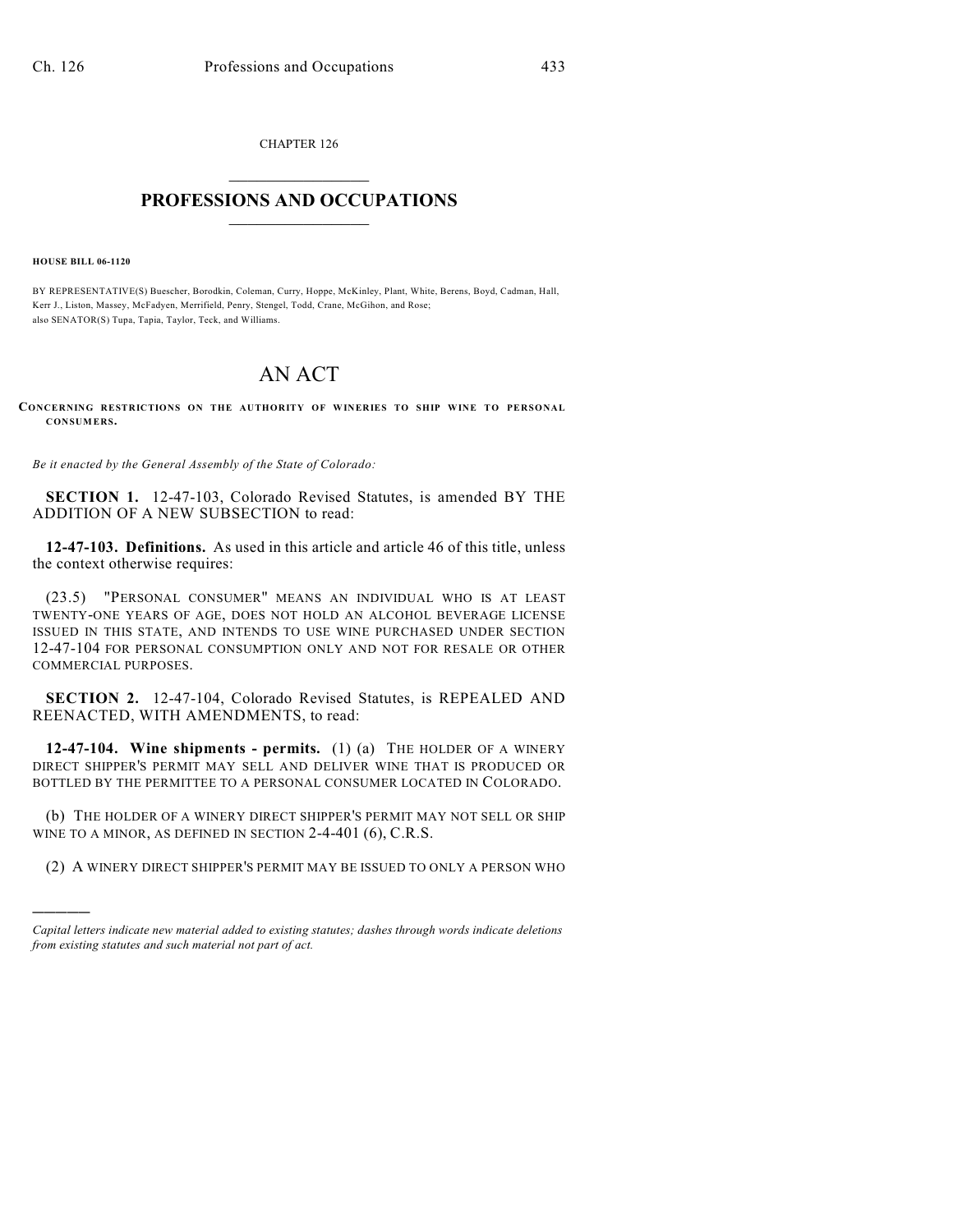APPLIES FOR SUCH PERMIT TO THE STATE LICENSING AUTHORITY AND WHO:

(a) OPERATES A WINERY LOCATED IN THE UNITED STATES AND HOLDS ALL STATE AND FEDERAL LICENSES, PERMITS, OR BOTH, NECESSARY TO OPERATE THE WINERY, INCLUDING THE FEDERAL WINEMAKER'S AND BLENDER'S BASIC PERMIT;

(b) EXPRESSLY SUBMITS TO PERSONAL JURISDICTION IN COLORADO STATE AND FEDERAL COURTS FOR CIVIL, CRIMINAL, AND ADMINISTRATIVE PROCEEDINGS AND EXPRESSLY SUBMITS TO VENUE IN THE CITY AND COUNTY OF DENVER, COLORADO, AS PROPER VENUE FOR ANY PROCEEDINGS THAT MAY BE INITIATED BY OR AGAINST THE STATE LICENSING AUTHORITY; AND

(c) EXCEPT AS PROVIDED IN SECTIONS  $12-47-402$  (1) AND  $12-47-406$  (3), DOES NOT DIRECTLY OR INDIRECTLY HAVE ANY FINANCIAL INTEREST IN A COLORADO WHOLESALER OR RETAILER LICENSED PURSUANT TO SECTION 12-47-406 OR 12-47-407.

(3) (a) ALL WINE SOLD OR SHIPPED BY THE HOLDER OF A WINERY DIRECT SHIPPER'S PERMIT SHALL BE IN A PACKAGE THAT IS CLEARLY AND CONSPICUOUSLY LABELED, SHOWING THAT:

(I) THE PACKAGE CONTAINS WINE; AND

(II) THE PACKAGE MAY BE DELIVERED ONLY TO A PERSON WHO IS TWENTY-ONE YEARS OF AGE OR OLDER.

(b) WINE SOLD OR SHIPPED BY A HOLDER OF A WINERY DIRECT SHIPPER'S PERMIT MAY NOT BE DELIVERED TO ANY PERSON OTHER THAN:

(I) THE PERSON WHO PURCHASED THE WINE;

(II) A RECIPIENT DESIGNATED IN ADVANCE BY SUCH PURCHASER; OR

(III) A PERSON WHO IS TWENTY-ONE YEARS OF AGE OR OLDER.

(c) WINE MAY BE DELIVERED ONLY TO A PERSON WHO IS TWENTY-ONE YEARS OF AGE OR OLDER AFTER THE PERSON ACCEPTING THE PACKAGE:

(I) PRESENTS VALID PROOF OF IDENTITY AND AGE; AND

(II) PERSONALLY SIGNS A RECEIPT ACKNOWLEDGING DELIVERY OF THE PACKAGE.

(4) THE HOLDER OF A WINERY DIRECT SHIPPER'S PERMIT SHALL MAINTAIN RECORDS OF ALL SALES AND DELIVERIES MADE UNDER THE PERMIT IN ACCORDANCE WITH SECTION 12-47-701.

(5) A PERSONAL CONSUMER PURCHASING WINE FROM THE HOLDER OF A WINERY DIRECT SHIPPER'S PERMIT MAY NOT RESELL THE WINE.

(6) THE STATE LICENSING AUTHORITY MAY ADOPT RULES AND FORMS NECESSARY TO IMPLEMENT THIS SECTION.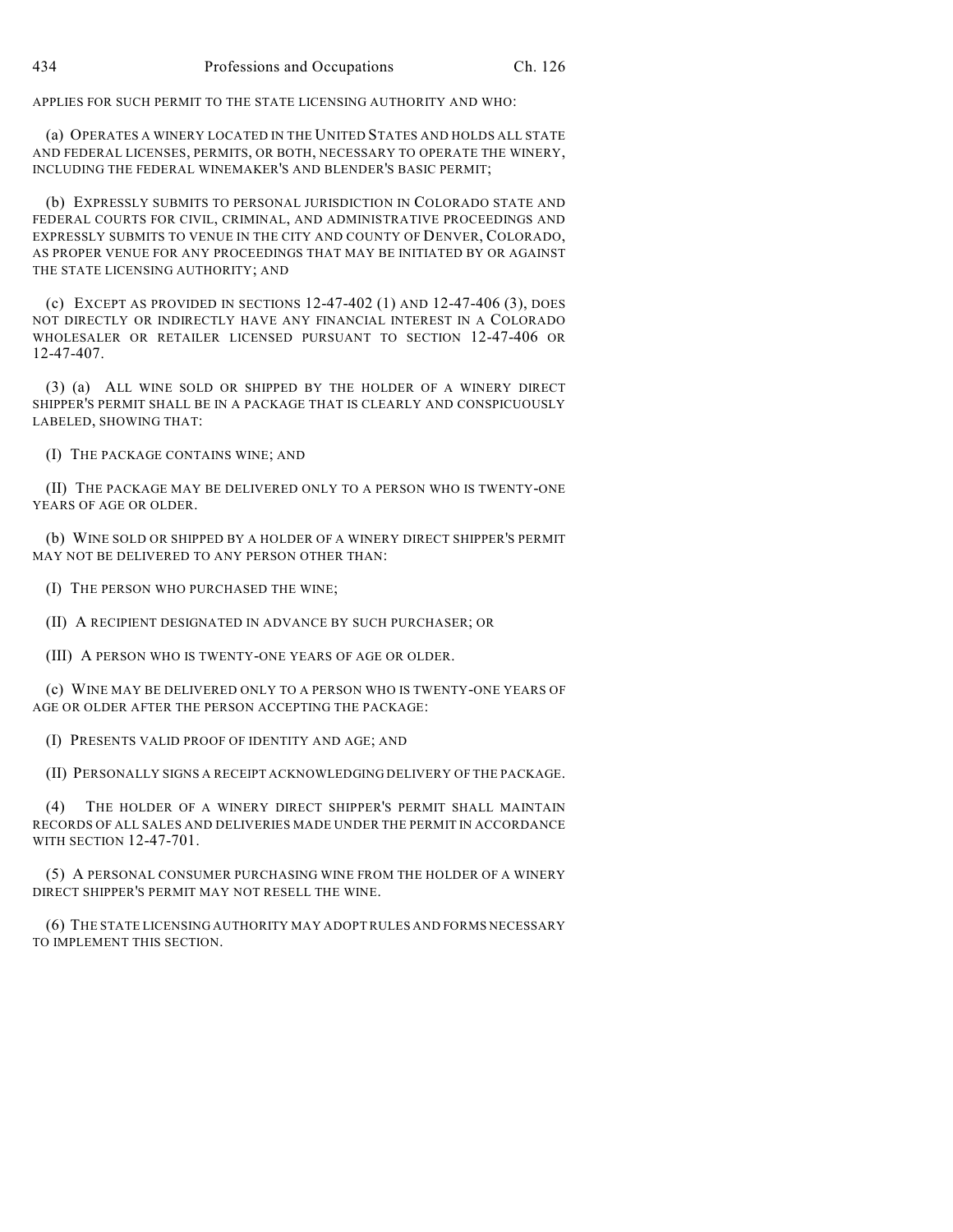**SECTION 3.** 12-47-402, Colorado Revised Statutes, is amended BY THE ADDITION OF A NEW SUBSECTION to read:

**12-47-402. Manufacturer's license.** (3.5) A WINERY THAT HAS RECEIVED A LICENSE PURSUANT TO THIS SECTION MAY SHIP WINE DIRECTLY TO PERSONAL CONSUMERS IF SUCH WINERY ALSO HAS RECEIVED A WINERY DIRECT SHIPPER'S PERMIT UNDER SECTION 12-47-104.

**SECTION 4.** 12-47-403 (2) (b), Colorado Revised Statutes, is amended to read:

**12-47-403. Limited winery license.** (2) A limited winery licensee is authorized:

(b) To sell vinous liquors of its own manufacture within this state at wholesale, AT retail, or to PERSONAL consumers, including, IF THE LIMITED WINERY ALSO HAS RECEIVED A WINERY DIRECT SHIPPER'S PERMIT UNDER SECTION 12-47-104, sales to be delivered by common carrier to purchasers who have visited the licensed premises in person. Any shipping container sent under this paragraph (b) shall be clearly labeled to indicate that such container shall not be delivered to a minor, as defined in section 2-4-401 (6), C.R.S., or to an intoxicated person. The wine shipment permit provisions of section 12-47-104 (2) are not applicable to any interstate wine shipment made by a limited winery licensee pursuant to this paragraph (b) PERSONAL CONSUMERS.

**SECTION 5.** 12-47-503 (1) (a), (3), (5), (6), (8), and (9) (a), Colorado Revised Statutes, are amended, and the said 12-47-503 is further amended BY THE ADDITION OF A NEW SUBSECTION, to read:

**12-47-503. Excise tax - records.** (1) (a) An excise tax at the rate of 8.0 cents per gallon, or the same per unit volume tax applied to metric measure, on all malt liquors, fermented malt beverages, and hard cider, 7.33 cents per liter on all vinous liquors except hard cider, and 60.26 cents per liter on all spirituous liquors is imposed, and such taxes shall be collected on all such respective beverages, not otherwise exempt from the tax, sold, offered for sale, or used in this state; except that, upon the same beverages, only one such tax shall be paid in this state. The manufacturer thereof, THE HOLDER OF A WINERY DIRECT SHIPPER'S PERMIT, or the first licensee receiving alcohol beverages in this state if shipped from without the state, shall be primarily liable for the payment of any tax or tax surcharge imposed pursuant to this section; but, if such beverage is transported by a manufacturer or wholesaler to a point outside of the state and there disposed of, then such manufacturer or wholesaler, upon the filing with the state licensing authority of a duplicate bill of lading, invoice, or affidavit showing such transaction, shall not be subject to the tax provided in this section on such beverages, and, if such tax has already been paid, it shall be refunded to said manufacturer or wholesaler. For purposes of this section, "manufacturer" includes brew pub licensees and vintner's restaurant licensees.

(3) Except as provided in paragraph (c) of subsection (1) of this section, the excise taxes and excise tax surcharges provided for in this section shall be paid to the department of revenue upon the filing of the return provided for in subsection  $(4)$  of this section and shall be delivered to the department of revenue on or before the twentieth day of the month following the month in which such alcohol beverages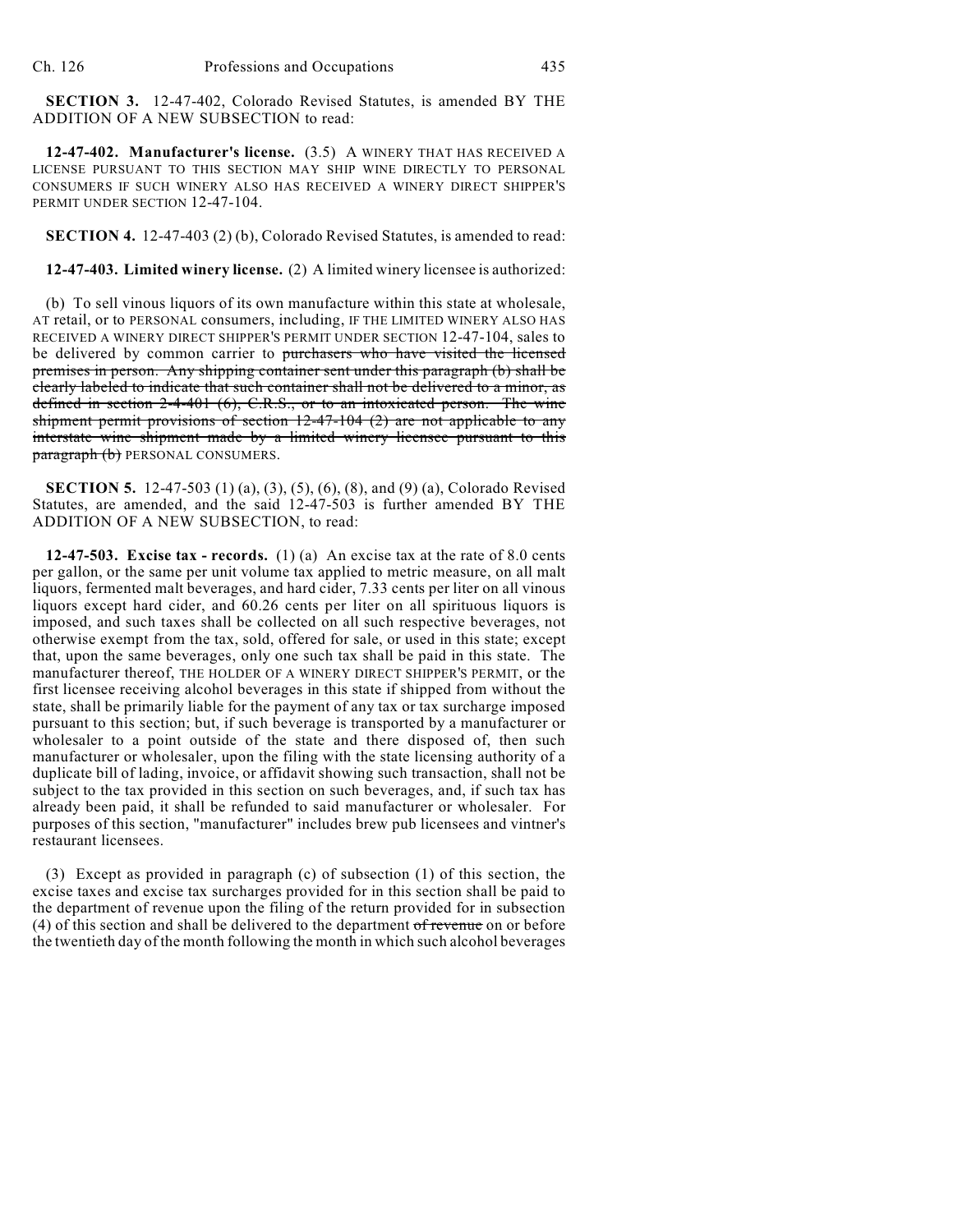are first sold in this state. As used in this subsection (3), "first sold" means the sale or disposal which THAT occurs when a licensed wholesaler sells, transfers, or otherwise disposes of a product, or when a manufacturer sells to a licensed wholesaler or a consumer, OR WHEN A HOLDER OF A WINERY DIRECT SHIPPER'S PERMIT SHIPS TO A PERSONAL CONSUMER IN THIS STATE.

(4.5) EACH HOLDER OF A WINERY DIRECT SHIPPER'S PERMIT UNDER SECTION 12-47-104 SHALL FILE, ON OR BEFORE THE TWENTIETH DAY OF EACH CALENDAR MONTH, AN EXACT, VERIFIED RETURN WITH THE STATE LICENSING AUTHORITY SHOWING FOR THE PRECEDING CALENDAR MONTH THE QUANTITIES OF VINOUS LIQUOR SHIPPED TO PERSONAL CONSUMERS IN THIS STATE.

(5) The return, on forms prescribed by the state licensing authority, shall also show the amount of excise tax payable, after allowances for all proper deductions, for alcohol beverages sold by the manufacturer, or wholesaler, OR HOLDER OF A WINERY DIRECT SHIPPER'S PERMIT in this state and shall include such additional information as the state licensing authority may require for the proper administration of this article. The payment of the excise tax provided for in this section, in the amount disclosed by the return, shall accompany the return and shall be paid to the department of revenue. Each manufacturer, and wholesaler, OR HOLDER OF A WINERY DIRECT SHIPPER'S PERMIT required to file a return shall keep complete and accurate books and records, accounts, and other documents as may be necessary to substantiate the accuracy of his or her return and the amount of excise tax due and shall retain such records for a period of three years.

(6) The state licensing authority, after public hearing of which the licensee shall have due notice as provided in this article, shall suspend or revoke any license OR WINERY DIRECT SHIPPER'S PERMIT issued pursuant to this article for a failure to pay any excise tax required by this article and may suspend or revoke such license OR PERMIT for a violation of or failure to comply with the rules and regulations promulgated by said authority.

(8) The department of revenue shall make A refund or allow a credit to the manufacturer, or the wholesaler, OR THE HOLDER OF A WINERY DIRECT SHIPPER'S PERMIT, as the case may be, of the amount of the excise tax paid on alcohol beverages sold in this state when, after payment of the excise tax, such alcohol beverages are rendered unsalable by reason of destruction or damage upon submission of evidence satisfactory to the state licensing authority that such excise tax has actually been paid. Such refund or credit shall be made by the department of revenue within sixty days after the submission of evidence satisfactory to said THE department.

(9) (a) In order to economize and to simplify administrative procedures, the state licensing authority may authorize a procedure whereby a manufacturer or wholesaler of alcohol beverages OR HOLDER OF A WINERY DIRECT SHIPPER'S PERMIT entitled by law to a refund of the tax provided in this section may instead receive a credit against the tax due on other sales by claiming said credit on the next month's return and attaching a duplicate bill of lading, invoice, or affidavit showing such transaction.

**SECTION 6. Effective date - applicability.** This act shall take effect July 1,